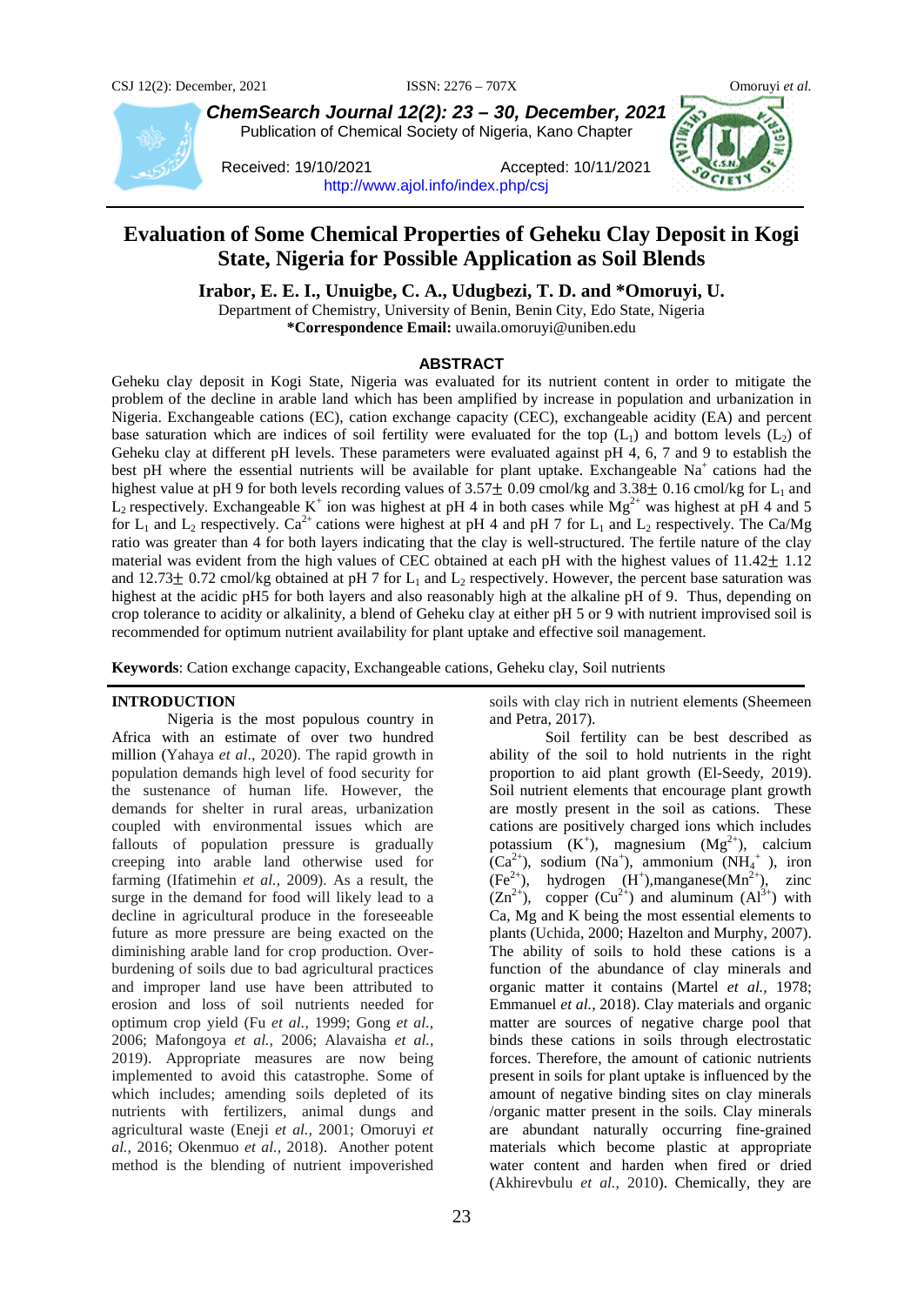#### CSJ 12(2): December, 2021 ISSN: 2276 – 707X Omoruyi *et al.*

composed of hydrous aluminum phyllosilicates arranged in either an octahedral and/or a tetrahedral geometry to form individual layers or sheets interlayered with cations (Lainé *et al.,* 2017). The arrangement or composition of the octahedral and tetrahedral sheet accounts for the physical as well as chemical properties of the clay material. Generally, no two clay deposits have exactly the same chemical and physical properties, its properties are derived from the parent material (Rashidi and Seilsepour, 2008; Aboudi Mana, *et al.,*2017). Cation exchange capacity (CEC) is one of the most important indicators that determine soil fertility (Liang *et al.,* 2006; Olorunfemi *et al.,*  2016). It is a measure of the ability of the soil to hold its cations and also exchange them in the presence of other cations particularly ammonium  $(NH<sub>4</sub><sup>+</sup>)$  ion from fertilizers (Ogeleka *et al.*, 2017). These exchangeable cations  $(K^+, Na^+, Mg^{2+}$  and  $Ca^{2+}$ ) also referred to as exchangeable bases are essential nutrients of plant. Therefore, soils with high CEC levels can be said to be fertile especially if saturated with exchangeable bases, while those with relatively low CEC are thought to be infertile and, in most cases, unable to support plant growth (Ogeleka *et al.,* 2017). To this end, we set out to investigate the fertility of Geheku clay deposit found in Kogi state located in north central Nigeria commonly referred to as the middle belt.

The state is known for its rocky terrain and huge mineral deposit. It equally has a large clay deposit most of which is explored in the production of ceramics and architecture (Akhirevbulu *et al.,* 2010; Bamidele, 2018). Manukaji (2013) reported the use of Kogi clay as a potential insulating material, while a more recent study focused on the exploration of this clay material in the production of fertilizers (Bamidele, 2018). Our group recently examined and reported the physico-chemical and mineralogical properties of Geheku clay deposit (Irabor and Okunkpolor, 2020). In this study, the cation exchange capacity (CEC), exchangeable cations (EC), exchangeable acidity (EA) and percent base saturation of Geheku clay deposit were evaluated with a view of establishing the clay nutrient and also to ascertain if this clay material can be used directly as a soil blend with soil deficient of soil nutrient. Since it has been reported that most of these parameters are influenced by a subtle change in pH (Gray *et al.,* 2016; Khaledian *et al.,* 2017), the analysis were performed at different pH values to obtain the best condition for which a blend of these clay with nonfertile soils can lead to optimum nutrient availability for effective soil management.

# **MATERIALS AND METHODS Sampling Method and Location**

Representative clay materials were obtained from Geheku in Kogi state with coordinates between latitude  $8^{\circ}$  19' 26"N and longitude  $6^{\circ}$  52' 47"E as depicted in Figure 1. Representative samples of Geheku clay beds were collected from two depths coded  $L_1$  and  $L_2$  between the ranges of  $0 -1.9$  and  $1.9 - 3.8$  m from top to bottom**,** respectively. The excavation and collection of the samples were done with the aid of digger, measuring tape, stainless steel shovel and hand trowel. The sampling of the materials was also based on colour variation in line with Onyeobi *et al.,* 1994.



**Figure 1:** Location of sample site (Olarewaju *et al.,* 2014).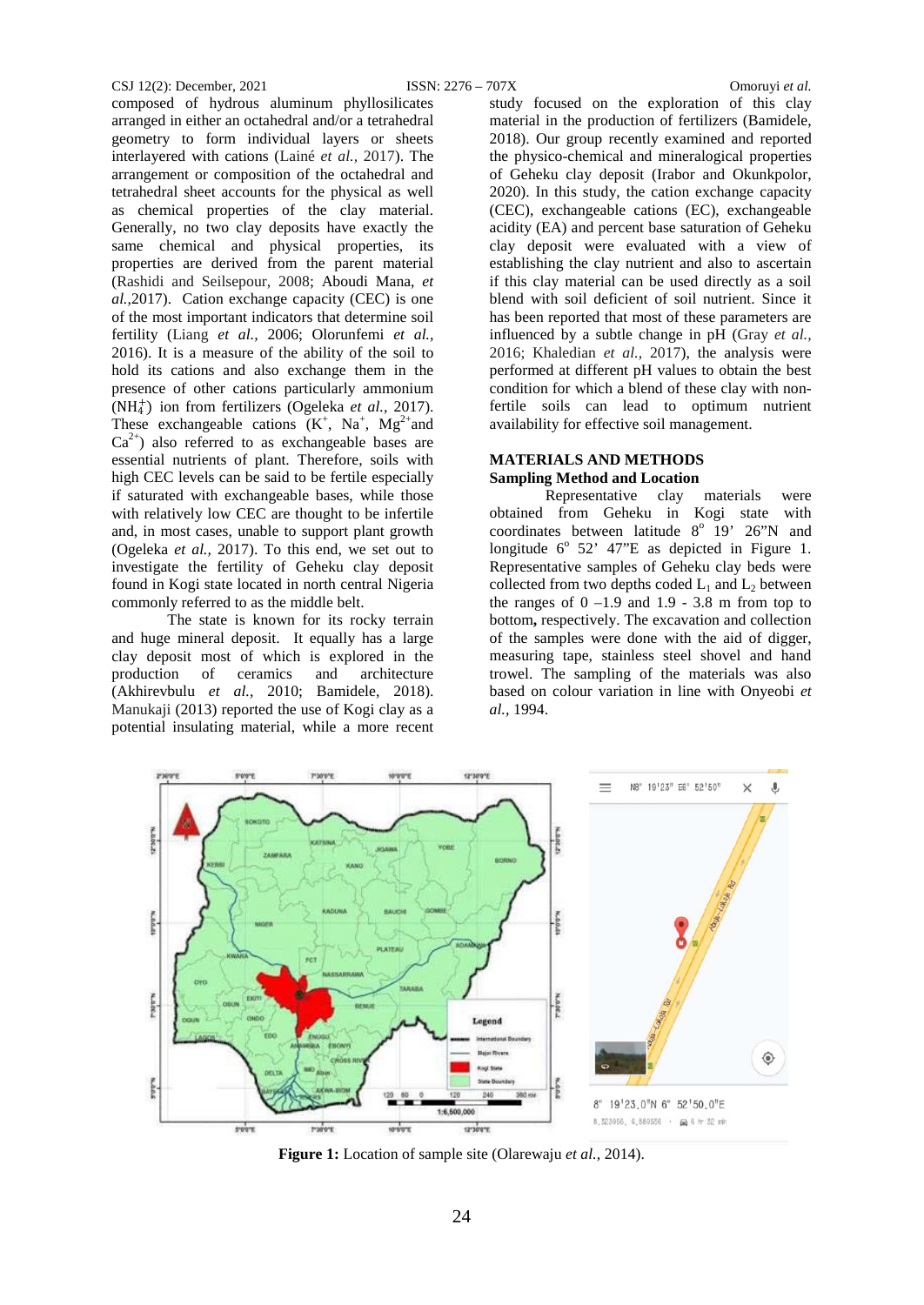# CSJ 12(2): December, 2021 ISSN: 2276 – 707X Omoruyi *et al.* **MATERIALS AND METHODS**

All regents were either purchased from Honeywell Fluka or BDH chemicals and used as received. Deionized water was used in all cases unless otherwise stated. The solutions containing exchangeable  $Ca^{2+}$  and  $Mg^{2+}$  were analyzed using atomic absorption spectrophotometer (AAS) Bulk<br>Scientific 210VGP model. Solutions of Solutions of exchangeable  $K^+$  and  $Na^+$  were analysed using flame emission (FE) spectrophotometer Sherwood 410 model. Estimation of cation exchange capacity (CEC) was performed on a Jenway UV-Vis spectrophotometer 6051 model. All analyses were carried out in triplicates with corresponding mean and standard deviation calculated. Results are expressed in mean values with their corresponding standard deviations.

## **Sample preparation/Analysis**

The samples collected were air dried at room temperature and prepared for testing by grinding with a ceramic pestle and mortar. Thereafter, the samples were pulverized to its powdery form and then filtered through 2.00 μm sieve. Finally, the samples were activated at  $400^{\circ}$ C for 3 hours in a muffle furnace.

Following the method reported in literature (Chimdi *et. al*., 2012; Irabor *et al*., 2020), the estimation of exchangeable cations  $(Ca^{2+}, Mg^{2+},$  $K^+$ , Na<sup>+</sup>) at a netutral pH of 7, was performed by reacting 25 g of the pretreated clay sample with 125 mL ammonium acetate (1.0 M NH4OAc) in a beaker. The beaker was covered with an aluminium foil and agitated 3 hours daily on a mechanical shaker for 3 days and thereafter the mixture was allowed to stand. The clay-NH4OAc mixture was filtered under vacuum using Whatman paper No. 1 and the residue washed with NH4OAc (25 mL *x* 4). The leachates were combined in a 250 mL volumetric flask which was made to mark with 1.0 M NH<sub>4</sub>OAc for EC analysis  $(Ca^{2+}, Mg^{2+}, K^+, Na^+)$ using either an AAS or flame photometer.

For the estimation  $NH_4^+$  the same procedure was followed but with further washing of clay residue with 95% ethanol (25 mL *x* 6) to remove excess NH4OAc. To leach out the adsorbed  $NH<sub>4</sub><sup>+</sup>$  in the clay, the residue was then washed with 1 M KCl ( $5 \times 25$  mL). The leachate from KCl washings were added up in 250 mL volumetric flask and made up to mark by adding 1.0 M KCl. NH4 was determination using a colorimeter (Jenway 6051) which was read at 636 nm (Baethgen and Alley, 1989).

Exchangeable acidity (EA) values were obtained from the subtraction of concentrations of the sum of the exchangeable cations (Na, K, Mg and Ca) from the cation exchange capacity (CEC) as shown in equation 1, while the percent base saturations were calculated using the expression reported by Yemir and co-workers (2006) as shown in equation 2.

$$
E.A. = CEC - (Na^{+} + K^{+} + Mg^{2+} + Ca^{2+}) \dots \dots (1)
$$

$$
\% BS = \frac{[Na^{+} + K^{+} + Mg^{2+} + Ca^{2+}]}{CEC} \times 100 \dots (2)
$$

 $\psi_0$  BS =  $\frac{CEC}{CEC}$  × 100 ....(2)<br>Depending on the pH of interest for the analysis (pH4, pH5 or pH9); 25 g of the activated clay samples were first subjected to either an acid or alkaline media for seventy-two (72) hours and mechanically agitated for 3 hours daily as previously described by Irabor and co-workers (2020). For the estimation at pH 4, clay samples were initially treated with 0.1 M HCl and 0.1 M potassium hydrogen phthalate (KHP) buffer 4 solution for 72 hours. Intuitively, at this pH, it is expected cations that could not be held by the clay material will be leached into the buffer solution. The clay-buffer solution was filtered and then washed with deionized water before subjecting to the procedure for EC and CEC described above. In like manner, estimations at pH 5 and pH 9 were performed using 0.1 M NaOH/ 0.1 M KHP and 0.025 M Borax/ 0.1 M HCl buffer solutions, respectively. EA and percent BS were also estimated as previously described using equations 1 and 2 respectively.

## **RESULTS AND DISCUSSION**

From physical observation, top clay material  $L_1$  obtained from Geheku was light yellow in colour while the bottom level  $L_2$  was grey in colour, an indication that both layers may not have the same physiochemical properties (Osunade 1992; Aitkenhead *et al*., 2013). The investigation of exchangeable cations (Na, K, Mg and Ca), cation exchange capacity, exchangeable acidity, and percent base saturation at different pH values on Geheku clay sample  $L_1$  and  $L_2$  obtained from Kogi state are summarized in Tables 1 and 2 respectively. For Geheku clay sample  $L_1$ , the monovalent exchangeable cations, the values for sodium ranged from  $0.51 \pm 0.03$  to  $3.57 \pm 0.09$ cmol/kg, while that of  $L_2$  ranged from  $0.62 \pm 0.01$ to  $3.38 \pm 0.16$  cmol/kg. For both layers ( $L_1$  and  $L_2$ ), the highest sodium cation values of  $3.57 \pm 0.09$ and 3.38± 0.16 cmol/kg respectively, were recorded at pH 9. The amount for potassium cations present in both layers of the clay samples were significantly high at all pH values, with the highest value of  $1.85 \pm 0.43$  and  $1.86 \pm 0.32$  cmol/kg recorded at an acidic pH of 4 for  $L_1$  and  $L_2$ respectively. High levels of  $K^+$  in soils have been reported to enhance photosynthesis rate, plant growth, yield and drought resistance in different crops under water stress conditions (Sharma *et al*., 1996; Tiwariet *et al*., 1998; Egila *et al*., 2001). Therefore, this study is significant as it reveals that Geheku clay can be used for the aforementioned purposes.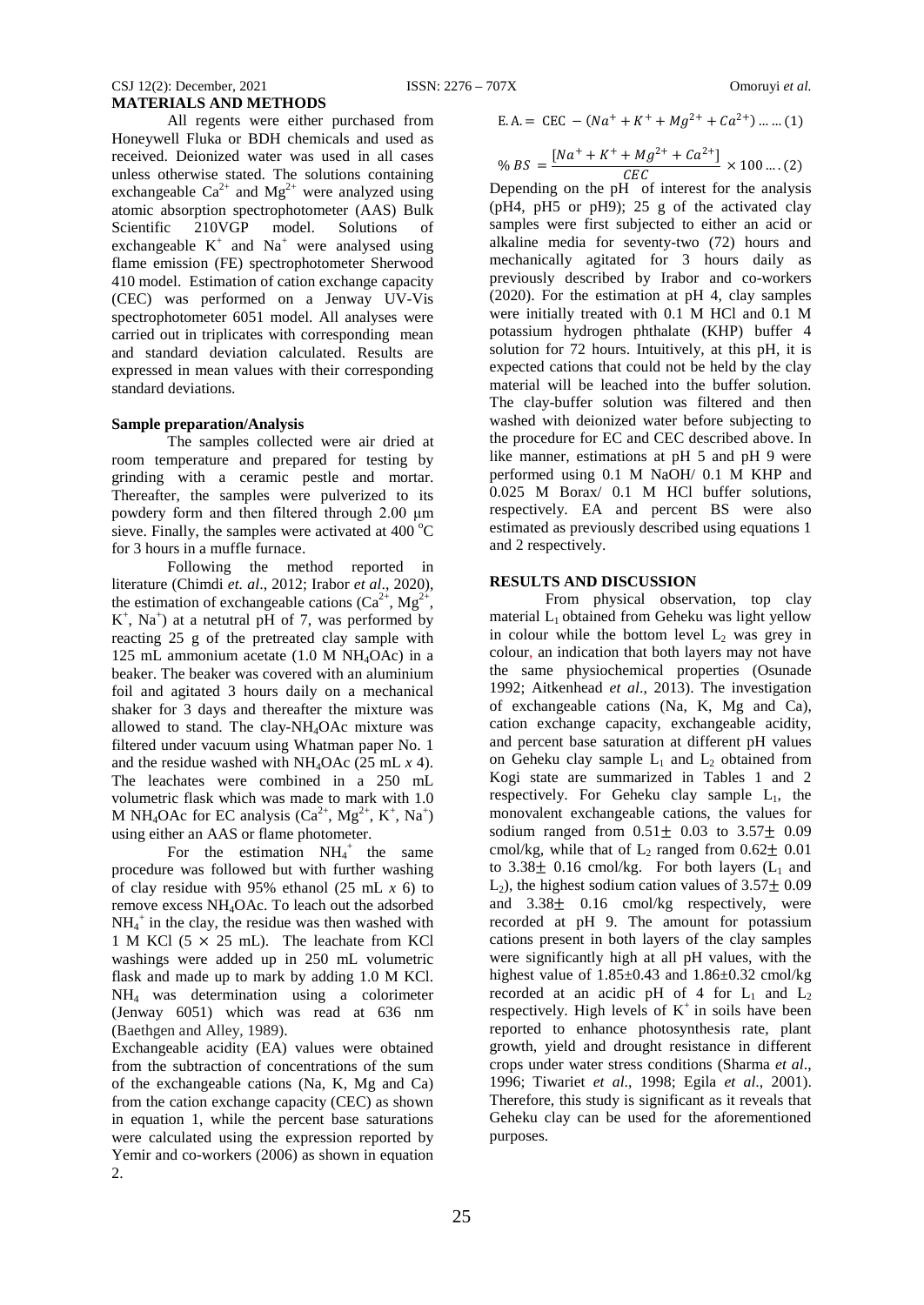CSJ 12(2): December, 2021 ISSN: 2276 – 707X Omoruyi *et al.* **Table 1:** Result of Exchangeable Cations (Na, K, Mg and Ca), Cation Exchange Capacity (CEC), Exchangeable Acidity (EA) and Percent Base Saturation obtained at different pH of Geheku clay top layer (L1)

| Actuity (EA) and Fercent Dase Saturation obtained at unferent pri or General Ciay top layer (E <sub>1</sub> ) |                 |                 |                  |                 |  |  |  |
|---------------------------------------------------------------------------------------------------------------|-----------------|-----------------|------------------|-----------------|--|--|--|
| <b>Parameters</b>                                                                                             | pH4             | $\mathbf{p}$ H5 | $\mathbf{p}$ H7  | pH9             |  |  |  |
| $Na$ (cmol/kg)                                                                                                | $0.51 \pm 0.03$ | $2.96 \pm 0.05$ | $0.53 \pm 0.10$  | $3.57 \pm 0.09$ |  |  |  |
| $K$ (cmol/kg)                                                                                                 | $1.85 \pm 0.43$ | $1.47 \pm 0.04$ | $0.68 \pm 0.09$  | $0.28 \pm 0.08$ |  |  |  |
| $Mg$ (cmol/kg)                                                                                                | $0.19 + 0.02$   | $0.18 \pm 0.02$ | $0.13 + 0.03$    | $0.15 \pm 0.02$ |  |  |  |
| $Ca$ (cmol/kg)                                                                                                | $0.80 \pm 0.04$ | $0.82 \pm 0.02$ | $1.04 \pm 0.03$  | $0.93 \pm 0.26$ |  |  |  |
| $CEC$ (cmol/kg)                                                                                               | $6.12 \pm 1.78$ | $7.06 \pm 0.28$ | $11.42 \pm 1.12$ | $6.63 \pm 1.41$ |  |  |  |
| $EA$ (cmol/kg)                                                                                                | 2.77            | 1.63            | 9.04             | 1.70            |  |  |  |
| Percent Base saturation (%)                                                                                   | 54.73           | 76.93           | 20.82            | 74.45           |  |  |  |

**Table 2:** Exchangeable Cations (Na, K, Mg and Ca), Cation Exchange Capacity (CEC), Exchangeable Acidity (EA) and Percent Base Saturation (PBS) obtained at different pH of Geheku clay bottom layer  $(L<sub>2</sub>)$ 

| <b>Parameters</b>           | pH4             | pH5             | $\mathbf{p}$ H7 | pH9             |
|-----------------------------|-----------------|-----------------|-----------------|-----------------|
| $Na$ (cmol/kg)              | $0.62 \pm 0.01$ | $2.94 + 0.17$   | $0.75 \pm 0.24$ | $3.38 \pm 0.16$ |
| $K$ (cmol/kg)               | $1.86 \pm 0.32$ | $1.57 + 0.15$   | $1.16 \pm 0.06$ | $0.52 \pm 0.05$ |
| $Mg$ (cmol/kg)              | $0.11 \pm 0.04$ | $0.14 \pm 0.02$ | $0.10 \pm 0.04$ | $0.07 \pm 0.02$ |
| $Ca$ (cmol/kg)              | $2.24 + 0.23$   | $1.53 \pm 0.17$ | $1.63 \pm 0.18$ | $1.41 \pm 0.08$ |
| $CEC$ (cmol/kg)             | $5.47 \pm 2.84$ | $6.76 \pm 0.93$ | $12.73 + 0.72$  | $6.43 \pm 0.10$ |
| $EA$ (cmol/kg)              | 0.64            | 0.57            | 9.06            | 1.06            |
| Percent Base saturation (%) | 88.28           | 91.51           | 28.61           | 83.55           |

The values of exchangeable magnesium  $(Mg<sup>2+</sup>)$  cations ranged between  $0.13 \pm 0.03 - 0.19 \pm 0.03$ 0.02 cmol/kg and  $0.07 \pm 0.02 - 0.14 \pm 0.02$  cmol/kg for  $L_1$  and  $L_2$  respectively. Whereas the highest value in  $L_1$  was obtained at pH 4 (0.19 $\pm$  0.02 cmol/kg), the highest value of  $Mg^{2+}$  in  $L_2$  was obtained at pH 5 (0.14 $\pm$  0.02 cmol/kg). The values of  $Mg^{2+}$  obtained in both layers did not follow a clearly defined pattern with changes in pH through high acidity yielding higher values than the neutral and alkaline media. The exchangeable calcium  $(Ca^{2+})$  ranged between  $0.80 \pm 0.04 - 1.04 \pm 0.03$ cmol/kg and  $1.41 \pm 0.08 - 2.24 \pm 0.23$  cmol/kg in  $L_1$  and  $L_2$  respectively. The values of exchangeable  $Ca^{2+}$  varied with pH in the following order: neutral  $>$  alkaline  $>$ acidic media for  $L_1$ , thus the lowest value was recorded at pH 4. In contrast, the highest value of 2.24 $\pm$  0.23 cmol/kg for exchangeable Ca<sup>2+</sup> was obtained at pH 4 in layer  $L_2$ . The values of exchangeable  $Ca^{2+}$  decreased steadily with increase in pH from the acidic to the alkaline region except for the neutral pH of 7 where a small spike in  $Ca^{2+}$ concentration was observed. The relationship between the ratio of exchangeable calcium ion to magnesium ion (Ca/Mg) when  $\geq 1$  influences soil property (Osemwota *et al*., 2007; Salihaj and Bani, 2018). Some of these properties includes soil structures, water penetrations/drainage, root development and ultimately plant growth (Hazelton and Murphy, 2007; Osemwota *et al*., 2007; Ostrowska and Porebska, 2017).

Our analyses for Geheku clay at the different pH levels revealed a Ca/Mg ratio  $\geq 4$ , indicative of a well-structured soil type. Furthermore, the exchangeable cations  $(K^+, Mg^{2+})$ and  $Ca^{2+}$ ) which are part of the essential nutrients of plant were found to be in sufficient amount in Geheku clay. The cation exchange capacity (CEC)

values for L<sub>1</sub> ranged between  $6.12 \pm 1.78 - 11.42 \pm 1.78$ 1.12 cmol/kg, whereas its value for  $L_2$  ranged from 5.47 $\pm$  2.84 – 12.73 $\pm$  0.72 cmol/kg. The highest CEC value in both instances was obtained at a neutral pH. Although the CEC value for  $L_2$  was slightly higher than  $L_1$ , the levels in both layers are sufficiently high enough to support plant growth. Since it has been well established that soil fertility shows a direct proportionality to CEC values as it indicates the ability of the soil to hold cations, the high CEC values obtained at pH7 suggests that the desired plant nutrients (exchangeable cations) are more readily available for plant uptake at this pH. However, at the neutral pH of 7 our findings revealed both layers of Geheku clay were saturated with the undesired acidic hydrogen  $(H<sup>+</sup>)$  and aluminium  $(AI^{3+})$  cations than the desired base cations (Na<sup>+</sup>, K<sup>+</sup>, Mg<sup>2+</sup> and Ca<sup>2+</sup>) with values of 9.04 and 9.06 cmol/kg obtained for  $L_1$  and  $L_2$ respectively. The values of exchangeable acidity (EA) varied with pH in the following order: neutral > alkaline > acidic for both layer of Geheku clay. Thus, the relationship between CEC and the EA was established to ascertain the best pH at which the exchangeable bases will be predominant in both layers of the clay. This relationship is represented graphically in Figures 1 and 2.

For both  $L_1$  and  $L_2$ , it was observed that at a slightly acidic and alkaline media with moderately high CEC values, the presence of acidic cations relative to the base cations were minimal as depicted in Figures 2 and 3, respectively. From the figures, it can be inferred that pH5 is the best condition for optimal base cations availability for  $L_1$  and  $L_2$ . As expected, the low values of EA at this pH, resulted in a very high percent base saturation of 76.93% and 91.51% for  $L_1$  and  $L_2$  respectively. This confirms that at pH5, the negative sites of the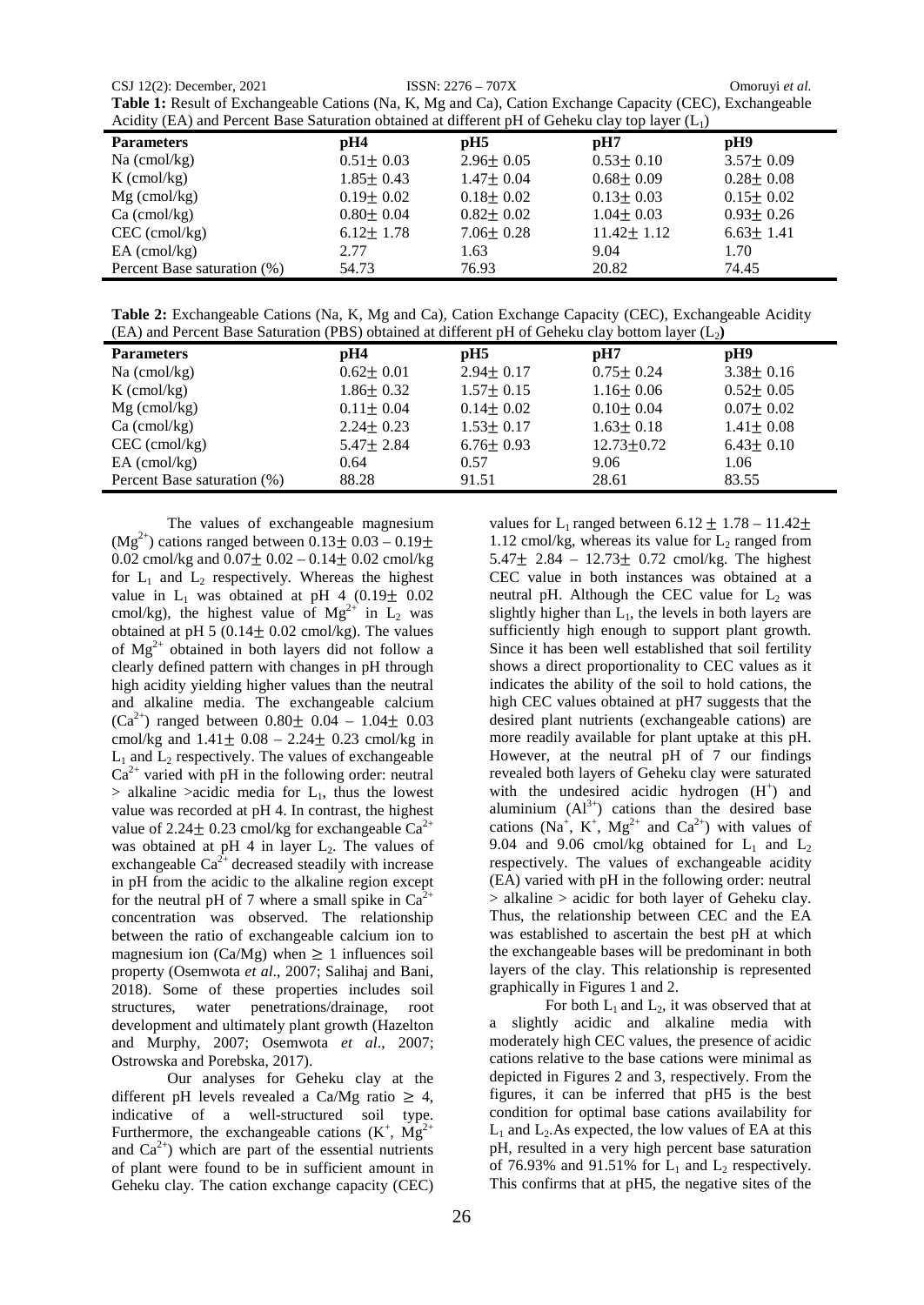

**Figure 2:** The relationship between cation exchange capacity (CEC), exchangeable acidity (EA) and change in pH for the top layer (L1) of Geheku clay**.**



**Figure 3.**The relationship between cation exchange capacity (CEC), exchangeable acidity (EA) and change in pH for the bottom layer  $(L<sub>2</sub>)$  of Geheku clay.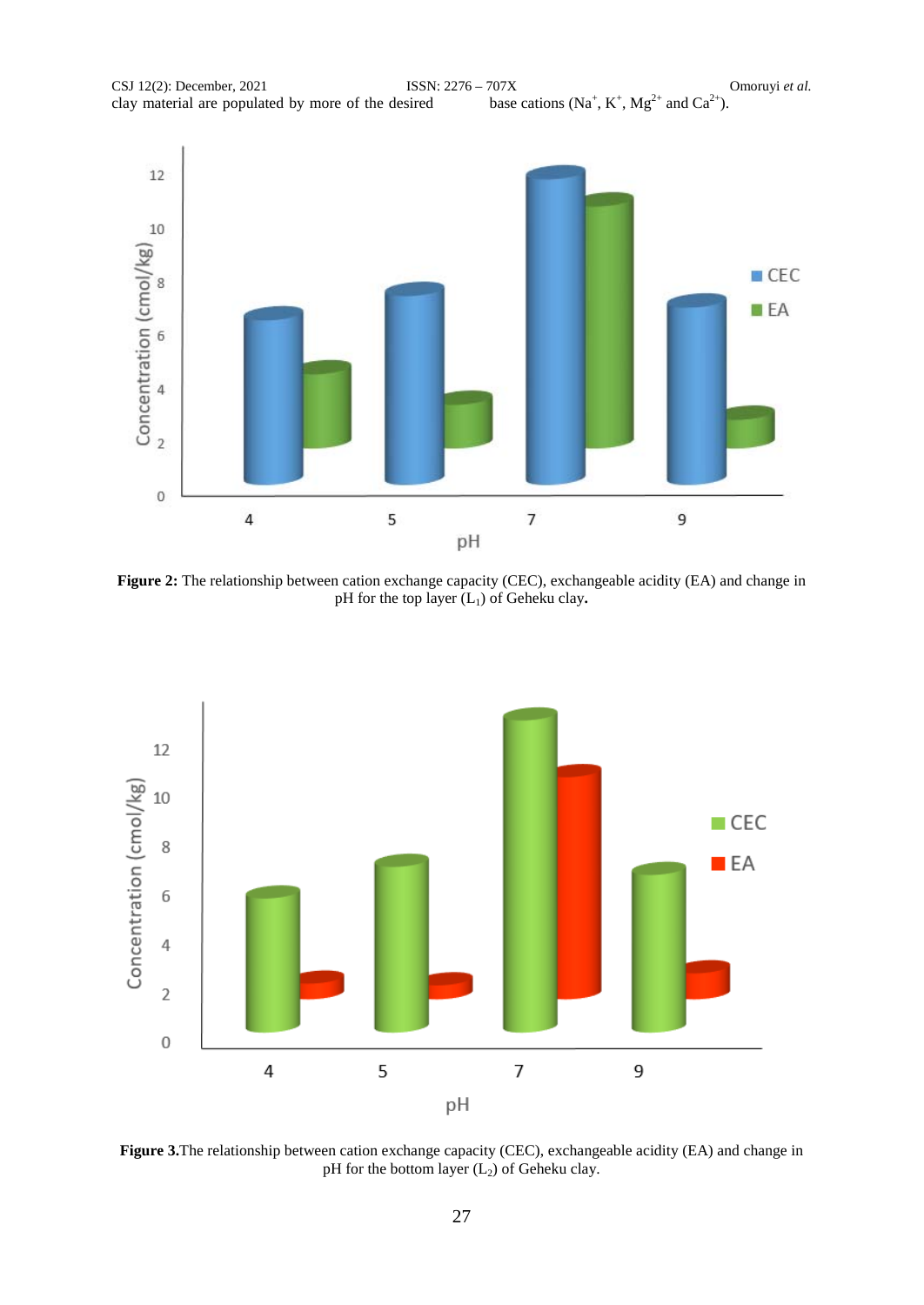#### CSJ 12(2): December, 2021 ISSN: 2276 – 707X Omoruyi *et al.*

Interestingly, the base saturations showed an irregular but similar variation pattern with changes in the pH of the clay material for  $L_1$  and  $L_2$  (Figure 4). The lowest percentage base saturation of 20.82% and 28.61% was recorded at the neutral pH of 7 for  $L_1$  and  $L_2$  respectively. The values for percent base saturation followed the order pH5>  $pH9 > pH4 > pH7$  for  $L_1$ , while that of  $L_2$  was  $pH5 >$  $pH4$  >  $pH9$  > $pH7$ . Overall, the bottom layer of Geheku clay had the highest percent base saturation

at the different pH values in comparison with the top layer  $L_1$ . High percent base saturation implies that the negative sites of the clay material were occupied by exchangeable base cations. Thus, maintaining a soil blend with Geheku clay at a slightly acidic pH (pH5) or alkaline pH (9) will lead to optimum availability of plant nutrient. Moreso, at the pH values, the CEC levels are considerably high, therefore the clay fertility is not compromised.



**Figure 4:** The relationship between pH and percent base saturation for the top layer  $(L_1)$  and bottom layer  $(L_2)$ of Geheku clay.

## **CONCLUSION**

The exchangeable cations (EC), cation exchange capacity (CEC), exchangeable acidity (EA) and percent base saturation in relation to pH values for the top  $(L_1)$  and bottom  $(L_2)$  layers of Geheku clay deposit obtained in Kogi State, Nigeria was studied. Our study revealed that whereas, the exchangeable cations varied with pH, the CEC had optimum values at pH7 for both layers. The Ca/Mg ratio at each pH was greater than 4 for both layers indicating that the clay is well-structured. The percent base saturation was highest at the acidic pH5 for both layers and also reasonably high at the alkaline pH of 9. Therefore, a blend of this clay with any nutrient impoverished soil at either of this pH value (depending on crop tolerance to acidity or alkalinity) is recommended for optimum nutrient availability for plant uptake and effective soil management.

#### **REFERENCES**

Aboudi Mana, S.C., Hanafiah, M.M., and Chowdhury, A.J.K. (2017). Environmental characteristics of clay and clay-based minerals. *Geology, Ecology, and Landscapes*1(3): 155–161.

- Aitkenhead, M.J., Coull, M., Towers, W., Hudson, G., and Black, H.I.J. (2013). Prediction of soil characteristics and colour using data from the National Soils Inventory of Scotland. *Geoderma*200: 99–107.
- Akhirevbulu, O.E., Amadasun, C.V., Ogunbajo, M.I., and Ujuanbi, O. (2010). The Geology and Mineralogy of Clay Occurrences Around Kutigi Central Bida Basin, Nigeria. *Ethiopian Journal of Environmental Studies and Management*3(3): 49–56.
- Alavaisha, E., Manzoni, S., and Lindborg, R. (2019). Different agricultural practices affect soil carbon, nitrogen and phosphorous in Kilombero-Tanzania. *Journal of environmental management* 234: 159–166.
- Baethgen, W.E., and Alley, M.M. (1989). A manual colorimetric procedure for measuring ammonium nitrogen in soil and plant Kjeldahl digests. *Communications in Soil Science and Plant Analysis* 20(9-10): 961–969.
- Bamidele, F.F. (2018). Geology and Mineral Resources of Kogi State, Nigeria. *International Journal of Multidisciplinary Sciences and Engineering* 9(7):7–13.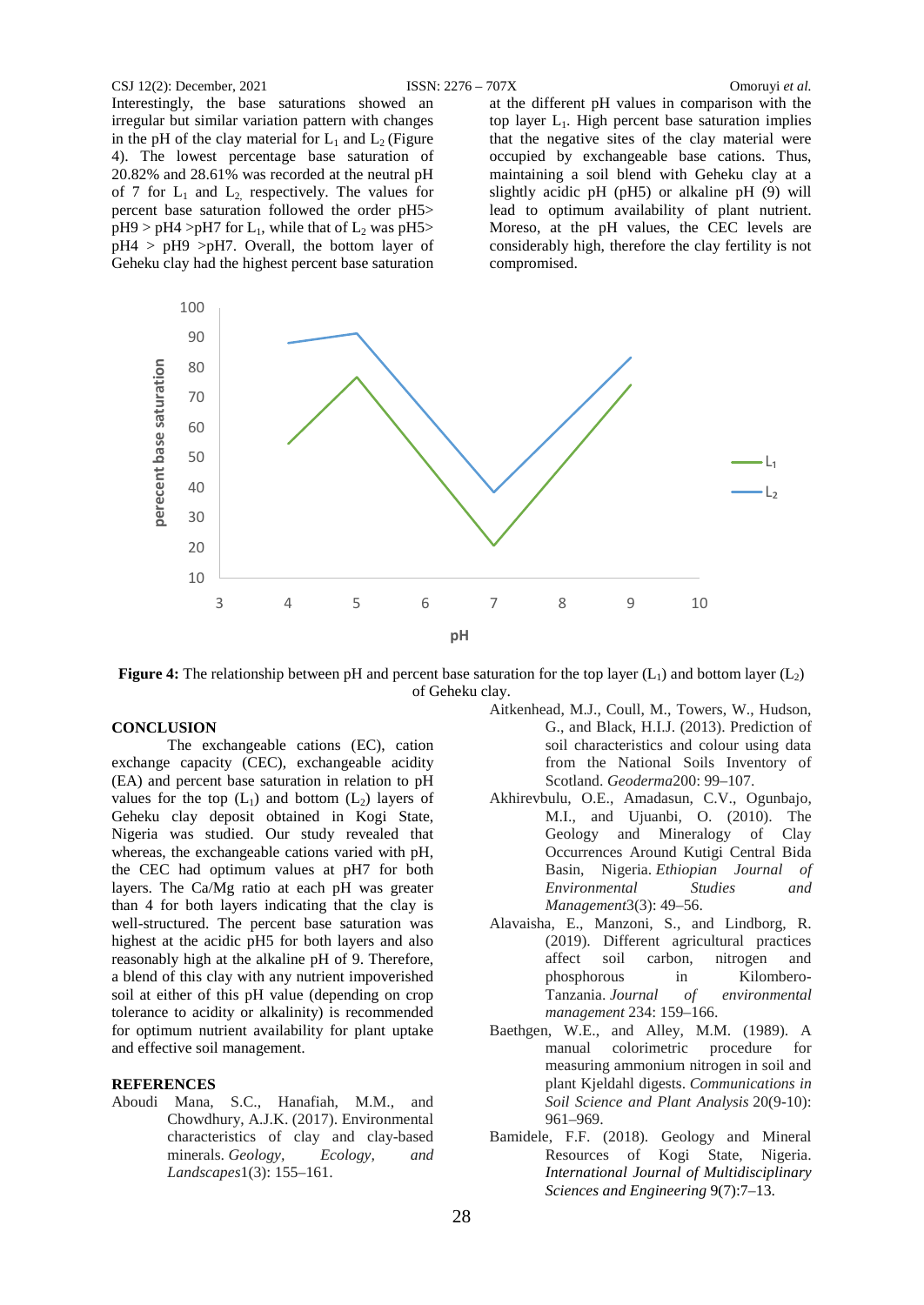- Chimdi,A., Gebrekidan, H., Kibret, K., and Tadesse, A. (2012). Status of selected physicochemical properties of soils under different land use systems of Western Oromia, Ethiopia. *Journal of Biodiversity and Environmental Sciences* 2(3):57–71.
- Egilla, J.N., Davies, F.T. Jr. and Drew, M.C. (2001). Effect of Potassium on drought resistance of Hibiscus rosa-sinensis cv. leprechana; Plant growth, leaf macro and micronutrient content and root longevity. *Plant and soil* 229(2): 213–224
- Elseedy, M. (2019). Soil Fertility Evaluation Using ASLE, Nutrient Index Models and GIS Techniques: A Case Study on Some Soils of Dakahlia Governorate, Egypt. *Egyptian Journal of Soil Science* 59(4): 403–415.
- Emmanuel, A., Hitler, L., Udochukwu, A.O., Ayoola, A.O., and Tizhe, T.F.(2018). Assessment of Organic Carbon and Available Nitrogen in the Soil of Some Selected Farmlands Located at Modibbo Adama University of Technology, Adamawa State, Nigeria. *J. Environ. Anal. Chem*. 5(239): 2380–2391.
- Eneji, A.E., Yamamoto, S., and Honna, T. (2001). Rice growth and nutrient uptake as affected by livestock manure in four Japanese soils. *Journal of plant nutrition* 24(2): 333–343.
- Fu, B., Ma, K., Zhou, H., and Chen, L. (1999). The effect of land use structure on the distribution of soil nutrients in the hilly area of the Loess Plateau. China. *Chinese Science Bulletin* 44(8):732–736.
- Gong, J., Chen, L., Fu, B., Huang, Y., Huang, Z., and Peng, H. (2006). Effect of land use on soil nutrients in the loess hilly area of the Loess Plateau. China. *Land Degradation & Development* 17(5): 453–465.
- Gray, N., Lumsdon, D.G., and Hillier, S. (2016). Effect of pH on the cation exchange capacity of some halloysite nanotubes. *Clay Minerals* 51(3): 373–383.
- Hazelton, P., and Murphy, B. (2007). Interpreting soil Test Results-What do all the numbers mean. 2<sup>nd</sup> Edition, CSIRO Publishing, Melbourne. pp. 8-10, 64–66.
- Ifatimehin, O.O., Musa, S.D., and Adeyemi, J.O. (2009). An analysis of the changing land use and its impact on the environment of Anyigba Town, Nigeria. *Journal of sustainable development in Africa* 10(4): 357–364.
- Irabor, E.E.I., and Okunkpolor, A.K. (2020). Physico-chemical and mineralogical properties of a clay mineral deposit in Geheku, Kogi State, Nigeria. *Journal of Chemical Society of Nigeria* 45(4):698– 704.
- Irabor, E. E. I., Unuigbe, C. A., Omoruyi, U., Ehimikhuai K.O. and Sama, F. J. (2020). Evaluation of the available plant nutrients at different pH levels of Ahokor clay deposit located in Kogi State, Nigeria. *J.*
- *Chem. Soc. Nigeria* 45(4): 680–686. Khaledian, Y., Brevik, E.C., Pereira, P., Cerdà, A., Fattah, M.A., and Tazikeh, H. (2017). Modeling soil cation exchange capacity in multiple countries. *Catena* 158:194–200.
- Lainé, M., Balan, E., Allard, T., Paineau, E., Jeunesse, P., Mostafavi, M., Robert, J.L., and Le Caër, S. (2017). Reaction mechanisms in swelling clays under ionizing radiation: influence of the water amount and of the nature of the clay mineral. *RSC advances* 7(1): 526–534.
- Liang, B., Lehmann, J., Solomon, D., Kinyangi, J., Grossman, J., O'neill, B., Skjemstad, J.O., Thies, J., Luizão, F.J., Petersen, J., and Neves, E.G. (2006). Black carbon increases cation exchange capacity in soils. *Soil science society of America journal* 70(5): 1719–1730.
- Mafongoya, P.L., Bationo, A., Kihara, J., and B.S. (2006). Appropriate technologies to replenish soil fertility in southern Africa. *Nutrient Cycling in Agroecosystems* 76(2-3): 137–151.
- Manukaji J. U. (2013). Industrial Potential of Some Clay Deposits In Kogi State North Central Nigeria. *American Journal of Engineering Research* 2(4): 33–38.
- Martel, Y.A., De Kimpe, C.R., and Laverdière, M.R. (1978). Cation-exchange Capacity of Clay-rich Soils in Relation to Organic Matter, Mineral Composition, and Surface Area*. Soil Science Society of America Journal* 42(5): 764–767.
- Ogeleka, D.F., Nmai, O.O., Okieimen, F.E., and Ekakitie, A. (2017). Consideration of the Levels Exchangeable Cations and Selected Anions in Soils of Ethiope River Plain. *International Journal of Sceintific Research in Agricultural Sciences* 4(1): 001–008
- Okenmuo, F.C., Odii, O.U., and Okolo, C.C., (2018). Short-term amelioration of soil properties and maize yield enhancement using animal wastes in degraded hydromorphic soils of Southeastern Nigeria. *Journal Soil Science and Environmental. Management* 9(6): 91–97.
- Olarewaju, O., Ifatimehin, P.A., and Tayo. I.O. (2104). Ecosystem Regulatory Services and Human Comfort in an Outdoor Environment of Lokoja, Nigeria. *Bristish Journal of Applied Science and Technology* 4(16): 2576-2589.